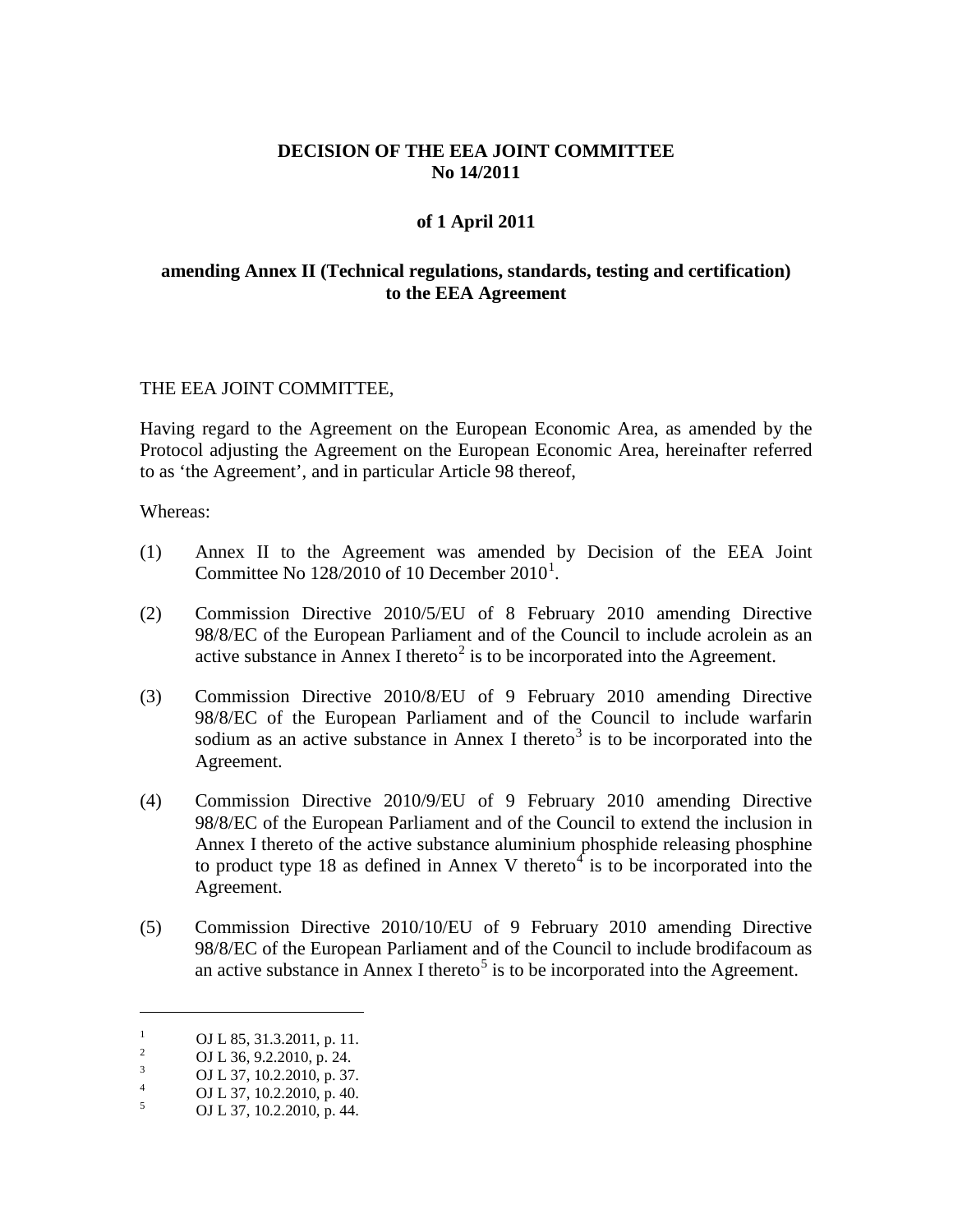- (6) Commission Directive 2010/11/EU of 9 February 2010 amending Directive 98/8/EC of the European Parliament and of the Council to include warfarin as an active substance in Annex I thereto<sup>[6](#page-0-3)</sup> is to be incorporated into the Agreement.
- (7) Commission Decision 2010/122/EU of 25 February 2010 amending, for the purposes of adapting to scientific and technical progress, the Annex to Directive 2002/95/EC of the European Parliament and of the Council as regards an exemption for an application of cadmium<sup>[7](#page-1-0)</sup> is to be incorporated into the Agreement,

HAS DECIDED AS FOLLOWS:

# *Article 1*

Chapter XV of Annex II to the Agreement shall be amended as follows:

- 1. The following indents shall be added in point 12n (Directive 98/8/EC of the European Parliament and of the Council):
	- '- **32010 L 0005**: Commission Directive 2010/5/EU of 8 February 2010 (OJ L 36, 9.2.2010, p. 24),
	- **32010 L 0008**: Commission Directive 2010/8/EU of 9 February 2010 (OJ L 37, 10.2.2010, p. 37),
	- **32010 L 0009**: Commission Directive 2010/9/EU of 9 February 2010 (OJ L 37, 10.2.2010, p. 40),
	- **32010 L 0010**: Commission Directive 2010/10/EU of 9 February 2010 (OJ L 37, 10.2.2010, p. 44),
	- **32010 L 0011**: Commission Directive 2010/11/EU of 9 February 2010 (OJ L 37, 10.2.2010, p. 47).'
- 2. The following indent shall be added in point 12q (Directive 2002/95/EC of the European Parliament and of the Council):
	- '- **32010 D 0122**: Commission Decision 2010/122/EU of 25 February 2010 (OJ L 49, 26.2.2010, p. 32).'

 $\overline{a}$ 

<span id="page-1-1"></span> $^{6}$  OJ L 37, 10.2.2010, p. 47.<br>
OJ L 49, 26.2.2010, p. 32.

<span id="page-1-0"></span>